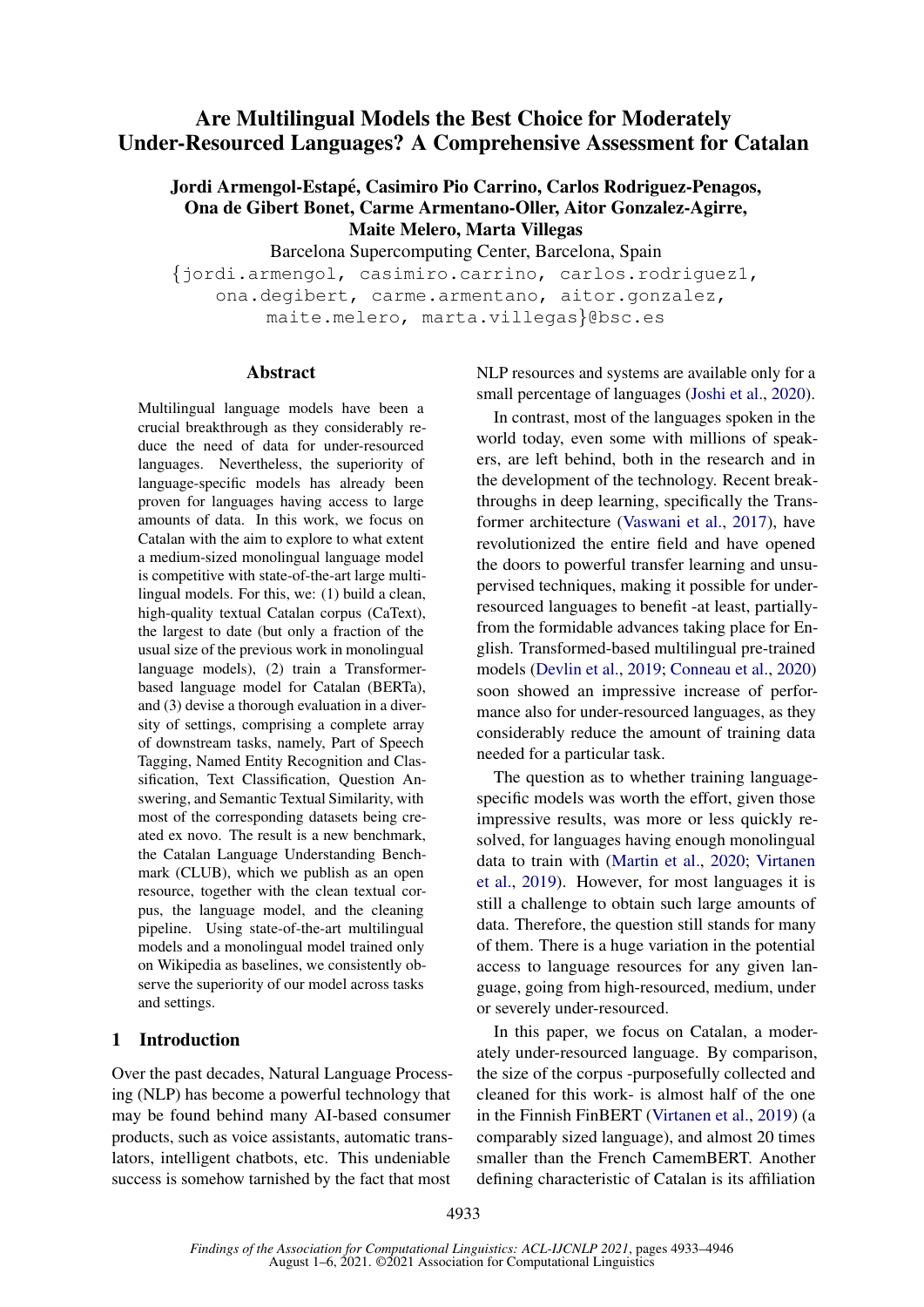to the Romance family, which is abundantly represented in multilingual pre-trained models. Several big languages (French, Spanish, Italian, Portuguese) belong to this family and, thus, are typologically close to Catalan. Presumably, this fact could give a Romance-rich multilingual model an upper hand in its comparison with a Catalan-only model.

This exercise also gives us the opportunity to enrich the number and quality of open-source resources for Catalan. Our contributions can be summarized as follows:

- We compile a clean, high-quality textual Catalan corpus, the largest to date, released with an open license.
- We build a complete end-to-end cleaning pipeline, released as open-source.
- We train a Transformer-based language model for Catalan, also openly released.
- We create new annotated corpora for those tasks for which there was not any, such as Text Classification (TC), Question Answering (QA) and Semantic Textual Similarity (STS). We publicly release them as well. Together with existing Part-Of-Speech (POS) and Named Entity Recognition and Recognition (NERC) datasets, they are part of a new Natural Language Understanding (NLU) benchmark, the Catalan Language Understanding Benchmark (CLUB).

All the code, datasets and the final model are made available to the community in standard formats $1$ 

## 2 Previous Work

While the original motivation for the Transformer was machine translation, it has been successfully applied to a wide range of tasks, excelling at representation learning via unsupervised pre-training. Both in decoder-based language models, as in GPT [\(Radford and Sutskever,](#page-9-4) [2018\)](#page-9-4), and in encoderbased masked language models, as pioneered by BERT [\(Devlin et al.,](#page-9-1) [2019\)](#page-9-1), large Transformer models are pre-trained on big unlabelled corpora. The learned representations can then be applied as a feature extractor or by fine tuning to the downstream

task of choice, typically resulting in state-of-the-art performance.

The original BERT also had a multilingual version, mBERT, leveraging monolingual text from the corresponding Wikipedia of different languages. In XLM [\(Conneau and Lample,](#page-9-5) [2019\)](#page-9-5), authors introduced a *cross-lingual* language model, explicitly modeling cross-lingual representations (instead of just concatenating text from all languages). This model was scaled up producing XLM-RoBERTa [\(Conneau et al.,](#page-9-2) [2020\)](#page-9-2), based on RoBERTa [\(Liu](#page-9-6) [et al.,](#page-9-6) [2019\)](#page-9-6), a variant of BERT with a simplified pre-training objective.

Especially in the case of BERT-like models, which are intended for NLU tasks (rather than generation), the literature has been considerably prolific in terms of language-specific models. While both mBERT and XLM-RoBERTa are considered the state-of-the-art in NLU for numerous languages, several works observed that language-specific models trained from scratch proved to obtain better performance, such as the French CamemBERT [\(Mar](#page-9-3)[tin et al.,](#page-9-3) [2020\)](#page-9-3), the Dutch BERTje [\(de Vries et al.,](#page-10-2) [2019\)](#page-10-2), and the Finnish FinBERT [\(Virtanen et al.,](#page-10-1) [2019\)](#page-10-1). FinBERT authors made emphasis on text cleaning, claimed to be essential. The same authors proposed WikiBERT [\(Pyysalo et al.,](#page-9-7) [2020\)](#page-9-7), a set of language-specific baselines based on BERT for as many as 42 languages (including Catalan). Regarding low-resource languages, Basque-specific models have been shown to outperform mBERT [\(Agerri et al.,](#page-8-0) [2020\)](#page-8-0), although it is worth pointing out that Basque, being a linguistic isolate, is typologically far apart from the rest of languages in the pre-training corpus of mBERT.

The authors of these language-specific models hypothesized different causes behind the increase in performance with respect to the multilingual models:

- 1. Having a language-specific vocabulary, they avoid the split of words into too many subwords (which, linguistically, are less interpretable);
- 2. The amount of language-specific data; and
- 3. Training on more diverse data of the target language (e.g., web crawlings, instead of just Wikipedia)

. In [Nozza et al.](#page-9-8) [\(2020\)](#page-9-8), they compare the performance of mBERT with a number of languagespecific models. They conclude that there is a huge

<span id="page-1-0"></span><sup>1</sup><https://github.com/TeMU-BSC/berta>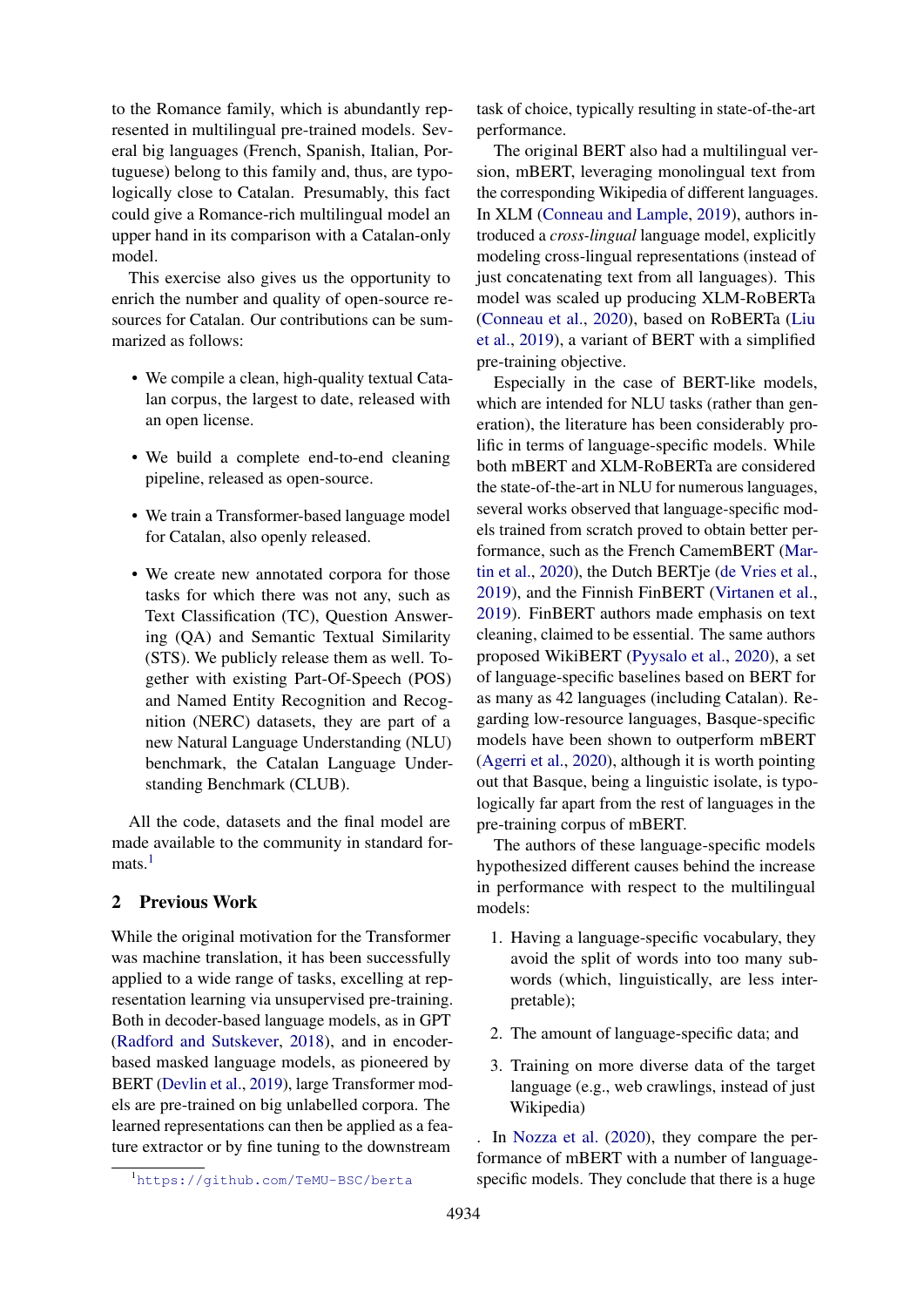variability in the models and that it is difficult to find the best model for a given task, language, and domain.

In this work, we further investigate the issue of whether building language-specific models from scratch is worth the effort, and if so under which circumstances. Unlike previous works, we focus on a moderately under-resourced language, Catalan. In addition to being low-resource, Catalan is close to other Romance languages largely present in the pre-training corpora of multilingual models, and knowledge from these other Romance languages transfers well to Catalan. These two facts call into question whether building language-specific models for these cases is still interesting. We show that a Catalan-specific model is indeed relevant, and we provide tools and recipes for other languages in a similar situation. Besides the model itself, we build the largest Catalan (clean) pre-training corpus to date as well as an extensive evaluation benchmark for NLP tasks in Catalan.

## 3 Pre-training Corpus

#### <span id="page-2-6"></span>3.1 Data sources

Our new Catalan text corpus, CaText, includes both data from datasets already available in Catalan and data from three new crawlers we recently ran.

From the published datasets, we use (1) the Catalan part of the DOGC corpus, a set of documents from the Official Gazette of the Catalan Government; (2) the Catalan Open Subtitles, a collection of translated movie subtitles [\(Tiedemann,](#page-10-3) [2012\)](#page-10-3); (3) the non-shuffled version of the Catalan part of the OSCAR corpus (Suárez et al., [2019\)](#page-10-4), a collection of monolingual corpora, filtered from Common Crawl;<sup>[2](#page-2-0)</sup> (4) the CaWac corpus, a web corpus of Catalan built from the .cat top-level-domain in late 2013 (Ljubešić and Toral, [2014\)](#page-9-9), the non-deduplicated version, and (5) the Catalan Wikipedia articles downloaded on 18-08-2020.

Regarding the newly created datasets, we ran three new crawlings: (6) the Catalan General Crawling, obtained by crawling the 500 most popular .cat and .ad domains; (7) the Catalan Government Crawling, obtained by crawling the <gencat.cat> domain and subdomains, belonging to the Catalan Government; and (8) the ACN corpus with 220k news items from March 2015 until October 2020, crawled from the Catalan News Agency.[3](#page-2-1)

#### 3.2 Preprocessing

In order to be able to obtain a high-quality training corpus, we apply strict filters to the raw data, by means of a cleaning pipeline built for the purpose, CorpusCleaner.[4](#page-2-2) This pipeline supports 100+ languages<sup>[5](#page-2-3)</sup> and stands out for keeping document boundaries, instead of being sentence-based, which allows modeling long-range dependencies.

Transforms: CorpusCleaner is able to parse data in different formats (WARC files from crawlings, for instance), in a way that document boundaries and metadata are kept whenever possible. It includes the  $f \circ f$  library [\(Speer,](#page-10-5) [2019\)](#page-10-5) for fixing encoding errors and applies raw string transformations for normalizing spaces, removing HTML tags, and others.

Filters: The pipeline applies a *cascade of language identifiers* (similarly to [Kosmajac and Keselj,](#page-9-10) [2018\)](#page-9-10), using FastText's [\(Bojanowski et al.,](#page-8-1) [2017\)](#page-8-1) language identifier and  $LangId<sup>6</sup>$  $LangId<sup>6</sup>$  $LangId<sup>6</sup>$  By cascade, we mean that we first apply the faster language identifiers to discard documents in which we are sure that the target language is not present. We then use the slower (but with better performance) language identifiers only with the remaining documents. After that, we make use of a fast and tokenization-agnostic sentence splitter.<sup>[7](#page-2-5)</sup> In addition, CorpusCleaner includes numerous heuristics (e.g., standard deviation of sentence length in a given document for detecting badly split sentences coming from PDFs, or non-natural text) that apply reasonably well to the languages we have tested so far. Some of these rules have been inspired by [Virtanen et al.](#page-10-1) [\(2019\)](#page-10-1). Even in the case of document-level corpora, some rules are also applied at sentence-level, to improve document coherency (e.g., remove corrupted sentences in an otherwise high-quality document).

Deduplication: The last stage of the pipeline consists of document-level deduplication, based on n-gram repetitions with Onion (Pomikálek, [2011\)](#page-9-11). In addition, we also deduplicate at the sentencelevel with a threshold of occurrences, since most of

<span id="page-2-0"></span><sup>2</sup><https://commoncrawl.org/about/>

<span id="page-2-1"></span><sup>3</sup><https://www.acn.cat/>

<span id="page-2-2"></span><sup>4</sup>[https://github.com/TeMU-BSC/](https://github.com/TeMU-BSC/corpus-cleaner-acl) [corpus-cleaner-acl](https://github.com/TeMU-BSC/corpus-cleaner-acl)

<span id="page-2-3"></span><sup>&</sup>lt;sup>5</sup>We take this number from the used language identifiers. We have actually tested the cleaning pipeline with a variety of languages and domains, such as Basque, Finnish, Kazakh, Georgian and Biomedical Spanish, among others.

<span id="page-2-5"></span><span id="page-2-4"></span><sup>6</sup><https://github.com/saffsd/langid.py> <sup>7</sup>[https://github.com/mediacloud/](https://github.com/mediacloud/sentence-splitter) [sentence-splitter](https://github.com/mediacloud/sentence-splitter)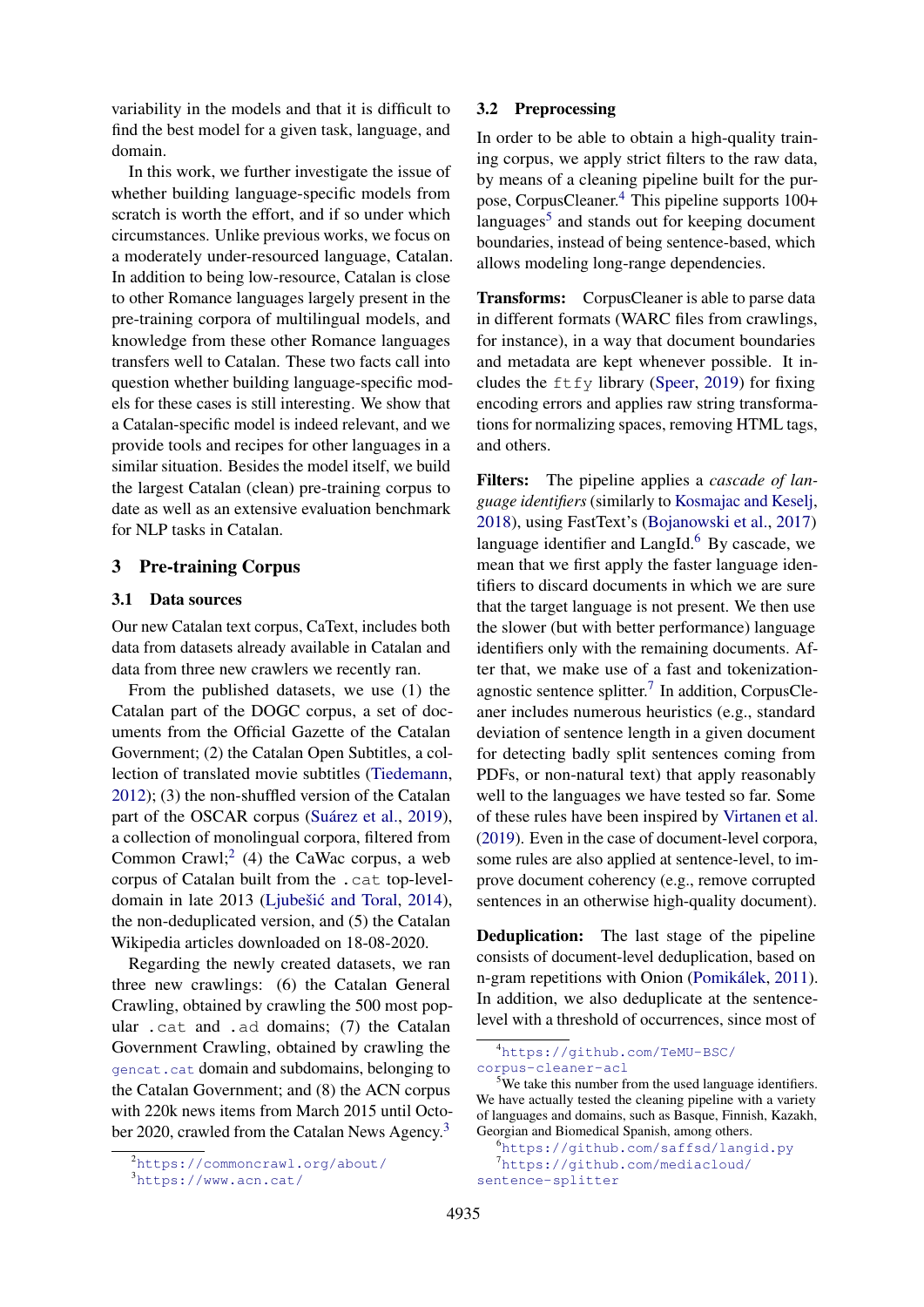<span id="page-3-0"></span>

| <b>Dataset</b>        | Original | Final    |
|-----------------------|----------|----------|
| 1 DOGC                | 126.65   | 126.65   |
| 2 Cat. Open Subtitles | 3.52     | 3.52     |
| 3 Cat. OSCAR          | 1,355.53 | 695.37   |
| 4 CaWaC               | 1,535.10 | 650.98   |
| 5 Wikipedia           | 198.36   | 167.47   |
| 6 Cat. Gen. Crawling  | 1,092.98 | 434.82   |
| 7 Cat. Gov. Crawling  | 303.10   | 39.12    |
| 8 ACN                 | 81.28    | 75.61    |
| Total                 | 4,696.52 | 2,193.54 |
| Deduplicated (CaText) |          | 1,770.32 |

Table 1: Number of tokens (in millions) in the different used corpora before and after the filtering process, just before deduplication. The difference between these two columns shows the scale of the clean-up performed by the filters in the pipeline, particularly in the crawled data: OSCAR, CaWaC, Catalan General Crawling and Catalan Government Crawling. The last row the number of tokens after a global document deduplication across all corpora.

the often repeated sentences are not natural linguistic occurrences, but placeholders commonly used by web developers (e.g. copyright notices).

Table [1](#page-3-0) shows the composition of the CaText corpus.

Splits and release: We sample 2,000 documents for validation, in order to monitor the training, and 2,000 more for test, as a hold-out set for future anal-ysis. We release the preprocessed corpus CaText<sup>[8](#page-3-1)</sup> with an open license, but respecting the licenses of the original data sources.<sup>[9](#page-3-2)</sup>

#### 3.3 Vocabulary

To build the language model, we use Byte-Level BPE [\(Radford et al.,](#page-9-12) [2019\)](#page-9-12), as in the original RoBERTa, but learning the vocabulary from scratch using the training set of CaText. Following recent works, we keep casing, and use a vocabulary size of 52k tokens [\(Scheible et al.,](#page-10-6) [2020\)](#page-10-6).

As shown in Table [2,](#page-3-3) our tokenization, being language-specific (and having a bigger vocabulary than WikiBERT-ca), generates less subwords per word, which has been shown to be beneficial [\(Vir](#page-10-1)[tanen et al.,](#page-10-1) [2019;](#page-10-1) [Agerri et al.,](#page-8-0) [2020\)](#page-8-0).

<span id="page-3-3"></span>

| Model        | Subwords per sentence |  |  |
|--------------|-----------------------|--|--|
| <b>BERTa</b> | 33.94                 |  |  |
| mBERT        | 41.14                 |  |  |
| WikiBERT-ca  | 38.38                 |  |  |
| XLM-RoBERTa  | 38.62                 |  |  |

Table 2: Subwords per sentence in the test set of CaText.

We describe the models used in our comparative study in Section [5](#page-5-0) and Section [6.](#page-5-1) Here, we provide some examples of the different tokenization results depending on the used tokenizer:

```
original: coronavirus
BERTa: coronavirus
mBERT: corona ##vir ##us
WikiBERT-ca: corona ##vir ##us
XLM-RoBERTa: corona virus
original: lamentablement
BERTa: lamentablement
mBERT: la ##menta ##blement
WikiBERT-ca: la ##menta ##ble ##ment
XLM-RoBERTa: lamentable ment
```
As the examples show, our Catalan-specific model (BERTa) is more likely to keep the full word, even in the presence of derivative morphemes, such as the adverb 'lamentablement' (*unfortunately*). The fact that it does not split the word 'coronavirus' either reveals that a large part of the training corpus is very recent and includes many references to the COVID-19 pandemic. In the Appendix [A](#page-11-0) we provide more detailed information about vocabulary overlapping between models.

## 4 CLUB: The Catalan Language Understanding Benchmark

In order to evaluate our model on different downstream tasks, we generate a new benchmark for evaluating NLU capabilities for Catalan, the Catalan Language Understanding Benchmark  $(CLUB).<sup>10</sup>$  $(CLUB).<sup>10</sup>$  $(CLUB).<sup>10</sup>$  To build it, we bootstrap from existing resources (such as the Ancora corpus<sup>[11](#page-3-5)</sup>) and create new high quality ones from scratch, adopting (and in some cases improving on) existing guidelines for well known benchmarks. These datasets are publicly available in the Zenodo platform, $12$  under the Catalan AI language resources community, where

<span id="page-3-2"></span><span id="page-3-1"></span><sup>8</sup><http://doi.org/10.5281/zenodo.4636228>

<sup>&</sup>lt;sup>9</sup>Regarding the two crawlings run in-house, we have also opted to release them with a more open license so they can be used freely (see [https://zenodo.](https://zenodo.org/record/4636228) [org/record/4636228](https://zenodo.org/record/4636228) and [https://zenodo.org/](https://zenodo.org/record/4636899) [record/4636899](https://zenodo.org/record/4636899)).

<span id="page-3-5"></span><span id="page-3-4"></span><sup>10</sup>See <https://github.com/TeMU-BSC/berta>. <sup>11</sup>[https://doi.org/10.5281/zenodo.](https://doi.org/10.5281/zenodo.4762030)

[<sup>4762030</sup>](https://doi.org/10.5281/zenodo.4762030)

<span id="page-3-6"></span><sup>12</sup><https://zenodo.org/>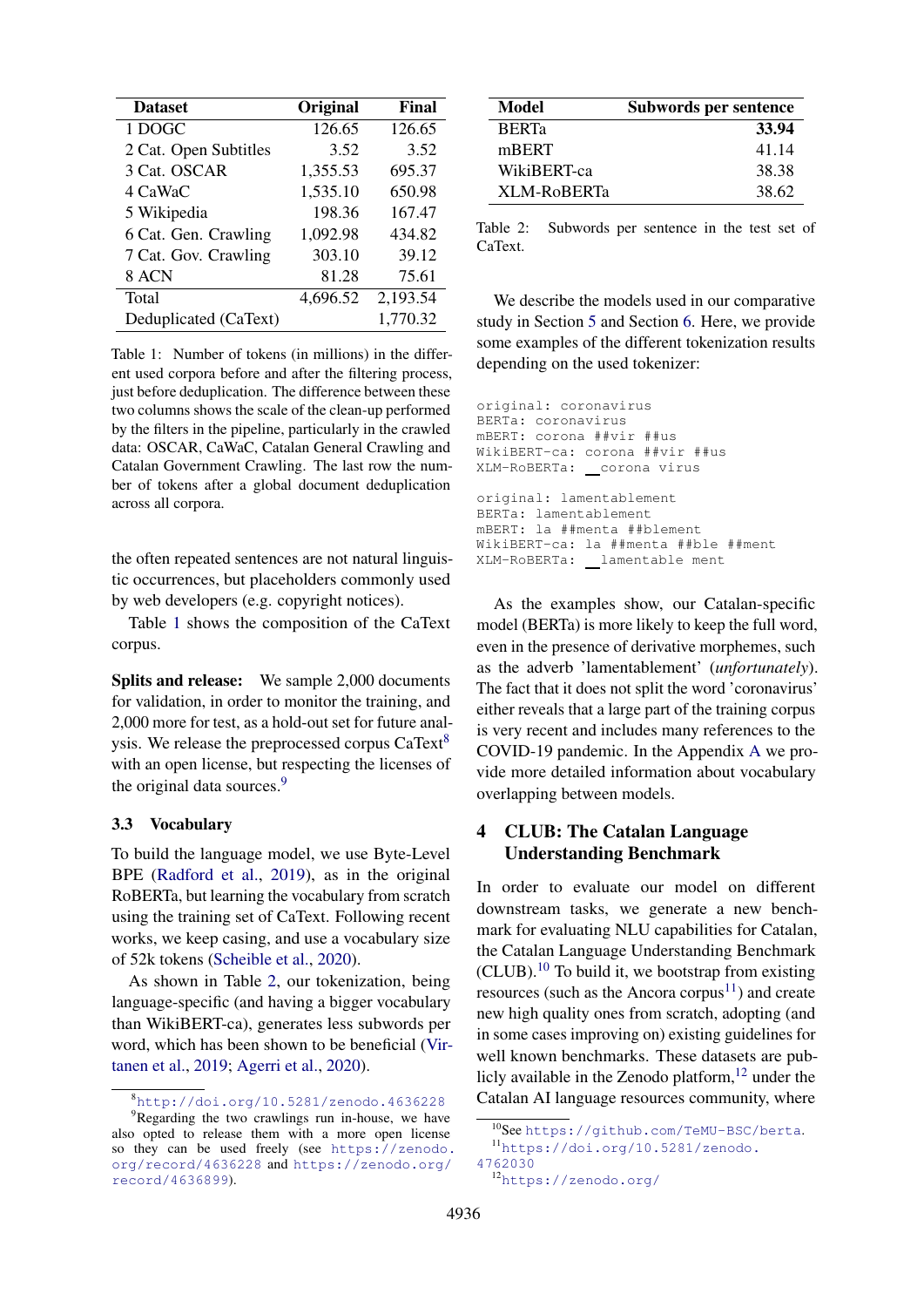further details about the curation and annotation guidelines for each one are given. In general, we provide as much information as possible following [Bender and Friedman](#page-8-2) [\(2018\)](#page-8-2) guidelines when relevant. For example, gender and socioeconomic status are considered not as relevant for the kind of semantic annotations created. However, the fact that all commissioned annotators (1) were native speakers of Catalan, (2) were translators, editors, philologists or linguists, and (3) had previous experience in language-related tasks, *is* considered to be important. The curation rationale we follow wis to make these datasets both representative of contemporary Catalan language use, as well as directly comparable to similar reference datasets from the General Language Understanding Evalua-tion (GLUE) benchmark [\(Wang et al.,](#page-10-7) [2019\)](#page-10-7).<sup>[13](#page-4-0)</sup>

For Part-of-Speech Tagging (POS) and Named Entity Recognition and Classification (NERC), we use annotations from the Universal Dependencies treebank $14$  of the well-known Ancora corpus, which uses UPOS tags. We ex-tracted named entities from the original Ancora<sup>[15](#page-4-2)</sup> version, filtering out some unconventional ones, like book titles, and transcribe them into a standard CONLL-IOB format.

For Semantic Textual Similarity (STS) [\(Agirre et al.,](#page-8-3) [2012\)](#page-8-3), we create a new dataset from scratch. We use different similarity measures (Jaccard, Doc2Vec [\(Le and Mikolov,](#page-9-13) [2014\)](#page-9-13) and DistilBERT [\(Sanh et al.,](#page-10-8) [2019\)](#page-10-8) embedding cosine similarity) to pre-select potential sentence pairs from the aforementioned CaText corpus, as well as a final manual review to ensure that the selection represented superficial and deep similarities in subject matter and lexicon. This results in 3,073 pairs for manual annotation. Following the guidelines set in the series of landmark SemEval challenges,  $16$  we commission 4 native speaker annotators to assess the similarity of the sentence pairs on a scale between 0 (*completely dissimilar*) to 5 (*completely equivalent*), with other possible values, such as 3 (*roughly equivalent, but some important information differs*). Then, for each sentence pair, we compute the mean of the four annotations, and we discard single annotations

<span id="page-4-0"></span><sup>13</sup><https://gluebenchmark.com/>

<span id="page-4-1"></span><sup>14</sup>[https://github.com/](https://github.com/UniversalDependencies/UD_Catalan-AnCora)

that deviate by more than 1 from the mean. After this cleaning process, we use the mean of the remaining annotations as a final score. Finally, in order to assess the annotation quality of the dataset, we measure the correlation of each annotator with the average of the rest of the annotators, and average all the individual correlations, resulting in a Pearson correlation of 0.739.<sup>[17](#page-4-4)</sup>

For Text Classification (TC), we use 137k news pieces from the Catalan News Agency (ACN) corpus, mentioned in Section [3.1.](#page-2-6) As labels in our classification task, we used the article category provided by the metadata, keeping only those categories that had more than 2,000 articles. See the Appendix [B](#page-11-1) for more details on the distribution by label. We call this benchmark TeCla (Text Classifi-cation Catalan dataset).<sup>[18](#page-4-5)</sup>

Finally, for extractive Question Answering (QA), we compile two datasets:

- The Catalan translation of XQuAD [\(Artetxe](#page-8-4) [et al.,](#page-8-4) [2020\)](#page-8-4), a multilingual collection of manual translations of fragments from English Wikipedia articles used mainly for cross-lingual analyses. The Catalan dataset,  $XQUAD-ca<sub>1</sub><sup>19</sup>$  $XQUAD-ca<sub>1</sub><sup>19</sup>$  $XQUAD-ca<sub>1</sub><sup>19</sup>$  as the rest of languages, includes a subset of 240 paragraphs and 1,190 question-answer pairs from the development set of SQuAD v1.1 [\(Rajpurkar et al.,](#page-9-14) [2016\)](#page-9-14), and has no adversarial or unanswerable questions.
- A new dataset, ViquiQuAD, an extractive QA dataset from Catalan Wikipedia)<sup>[20](#page-4-7)</sup> consisting of more than 15,000 questions outsourced from Catalan Wikipedia. We randomly choose a set of 596 articles which were originally written in Catalan, i.e. not translated from other Wikipedias. From those, we randomly select 3,129 short paragraphs to use as contexts and ask annotators to create up to 5 questions that could be answered by quoting directly from the context provided. In the Appendix [B,](#page-11-1) we provide some statistics on our QA datasets and list the types of questions, comparing ViquiQuAD and XQuAD-

<span id="page-4-7"></span><span id="page-4-6"></span>[4562344](https://doi.org/10.5281/zenodo.4562344)

<span id="page-4-2"></span>[UniversalDependencies/UD\\_Catalan-AnCora](https://github.com/UniversalDependencies/UD_Catalan-AnCora) <sup>15</sup>[https://doi.org/10.5281/zenodo.](https://doi.org/10.5281/zenodo.4762030)

[<sup>4762030</sup>](https://doi.org/10.5281/zenodo.4762030)

<span id="page-4-3"></span><sup>16</sup><http://ixa2.si.ehu.eus/stswiki>

<span id="page-4-5"></span><span id="page-4-4"></span><sup>17</sup>[https://doi.org/10.5281/zenodo.](https://doi.org/10.5281/zenodo.4529183) [4529183](https://doi.org/10.5281/zenodo.4529183) <sup>18</sup>[https://doi.org/10.5281/zenodo.](https://doi.org/10.5281/zenodo.4627197) [4627197](https://doi.org/10.5281/zenodo.4627197) <sup>19</sup>[https://doi.org/10.5281/zenodo.](https://doi.org/10.5281/zenodo.4526223) [4526223](https://doi.org/10.5281/zenodo.4526223) <sup>20</sup>[https://doi.org/10.5281/zenodo.](https://doi.org/10.5281/zenodo.4562344)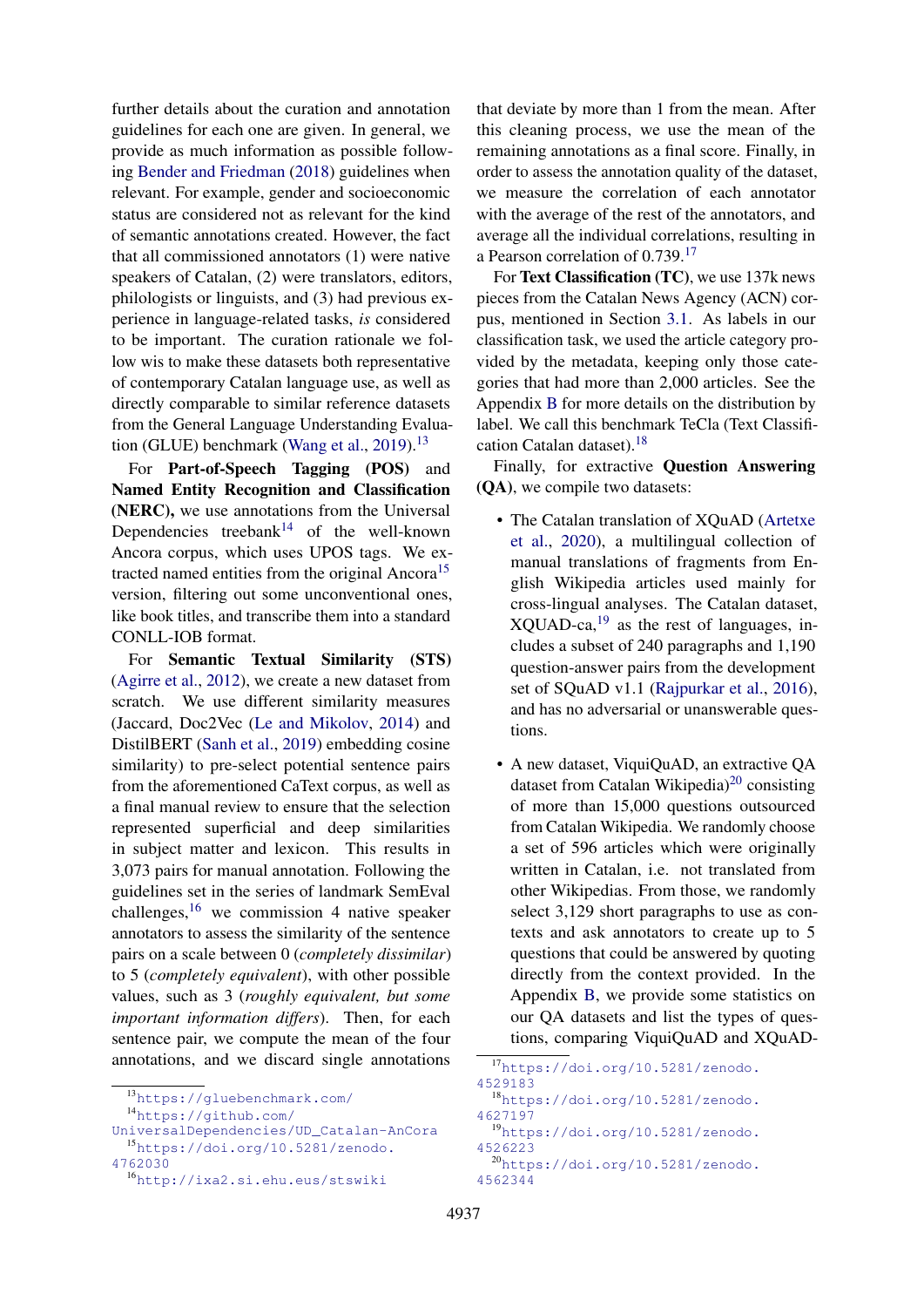<span id="page-5-4"></span>

| Task        | Total   | Train   | Dev    | <b>Test</b> |
|-------------|---------|---------|--------|-------------|
| <b>NERC</b> | 13,581  | 10,628  | 1,427  | 1,526       |
| <b>POS</b>  | 16,678  | 13,123  | 1,709  | 1,846       |
| <b>STS</b>  | 3,073   | 2,073   | 500    | 500         |
| TC          | 137,775 | 110,203 | 13,786 | 13,786      |
| QA          | 14,239  | 11,255  | 1,492  | 1,429       |

Table 3: Dataset splits with number of examples.

#### ca with XQuAD-en and the French FQuAD [\(d'Hoffschmidt et al.,](#page-9-15) [2020\)](#page-9-15).

These benchmarks present a well-balanced set of challenges with which to test and compare our model with others. Apart from the diversity in the tasks themselves, for QA we provide an additional test from a different distribution (XQuAD-ca), and the data regime is heterogeneous across datasets (from more than 100k samples in TC to 3k in STS).

## <span id="page-5-0"></span>5 BERTa: A Model for Catalan

Following other language-specific models, we train a RoBERTa [\(Liu et al.,](#page-9-6) [2019\)](#page-9-6) base model (110M parameters), omitting the auxiliary Next Sentence Prediction task used in the original BERT, and just using the masked language modeling as the pre-training objective. The model is trained for 48 hours using 16 NVIDIA V100 GPUs of 16GB DDRAM, instead of 32 GB as in most works. For fitting an effective batch size of 2,048 sequences, we use gradient accumulation as implemented in Fairseq [\(Ott et al.,](#page-9-16) [2019\)](#page-9-16). Otherwise, we use the same hyperparameters as in the original RoBERTa, with a peak learning rate of 0.0005. We feed en-tire documents<sup>[21](#page-5-2)</sup> instead of stand-alone sentences, fostering the modeling of long-range dependencies. We refer to the resulting model as BERTa.

#### <span id="page-5-1"></span>6 Evaluation

We evaluate BERTa comparing the performances with two well-known multilingual baselines, mBERT and XLM-RoBERTa,<sup>[22](#page-5-3)</sup> and another monolingual baseline, WikiBERT-ca (the Catalan WikiBERT by [Pyysalo et al.,](#page-9-7) [2020\)](#page-9-7), on a variety of downstream tasks.

#### 6.1 Fine-tuning

For evaluating our model against the existing baselines, we use common practices in the literature. For doing so, we leverage the Huggingface Transformers library [\(Wolf et al.,](#page-10-9) [2019\)](#page-10-9). For each task, we attach a linear layer to the models and fine tune with the training set of the specific dataset. For tasks involving tokens classification, we use the first token of the last output layer. Specifically, in the case of the BERT model, we use the [CLS] token while for the RoBERTa models we use the  $\langle s \rangle$  token. We train each model under the same settings (see Table [3](#page-5-4) for dataset splits) across tasks consisting of 10 training epochs, with an effective batch size of 32 instances, a max input length of 384 tokens and a learning rate of  $5e^{-5}$ . The rest of the hyperparameters are set to the default values in Huggingface Transformers.<sup>[23](#page-5-5)</sup> We select the best checkpoint as per the task-specific metric in the corresponding validation set, and then evaluate it on the test set. We report the results and metrics used in Table [4.](#page-6-0)

#### 6.2 Impact of fine-tuning data size

To show the impact of the fine-tuning data size on the tasks performances, we incrementally increase the fine-tuning data size and fine-tune on downstream tasks. We choose TC and QA because they have enough data to study the size effect across several magnitudes ranging from a minimum of  $10<sup>2</sup>$  to a maximum of  $10<sup>4</sup>$  examples. In the case of TC, we reduce the fine-tuning data by performing a stratified sampling that preserves the original distribution of examples per label, while for QA we just sample random examples corresponding to a given size. Figures [1,](#page-6-1) for QA, and [2,](#page-6-2) for TC, show the results of the studied models in the test set of the corresponding tasks, when progressively increasing the amount of instances in the train set.

#### <span id="page-5-6"></span>6.3 Data contamination

As studied in [Brown et al.](#page-8-5) [\(2020\)](#page-8-5), data contamination refers to the inclusion of content from test or development sets into the training corpora used for language model pre-training. Consequently, the effect of contamination might have an impact on the downstream tasks performances, distorting them. In our case, we measure the effect of data

<span id="page-5-2"></span><sup>21</sup>We truncate those documents exceeding the maximum number of tokens.

<span id="page-5-3"></span> $^{22}$ In this work, we always use a base model version with 12 layers, for a fair comparison.

<span id="page-5-5"></span><sup>23</sup>[https://github.com/huggingface/](https://github.com/huggingface/transformers/blob/master/src/transformers/training_args.py) [transformers/blob/master/src/](https://github.com/huggingface/transformers/blob/master/src/transformers/training_args.py) [transformers/training\\_args.py](https://github.com/huggingface/transformers/blob/master/src/transformers/training_args.py)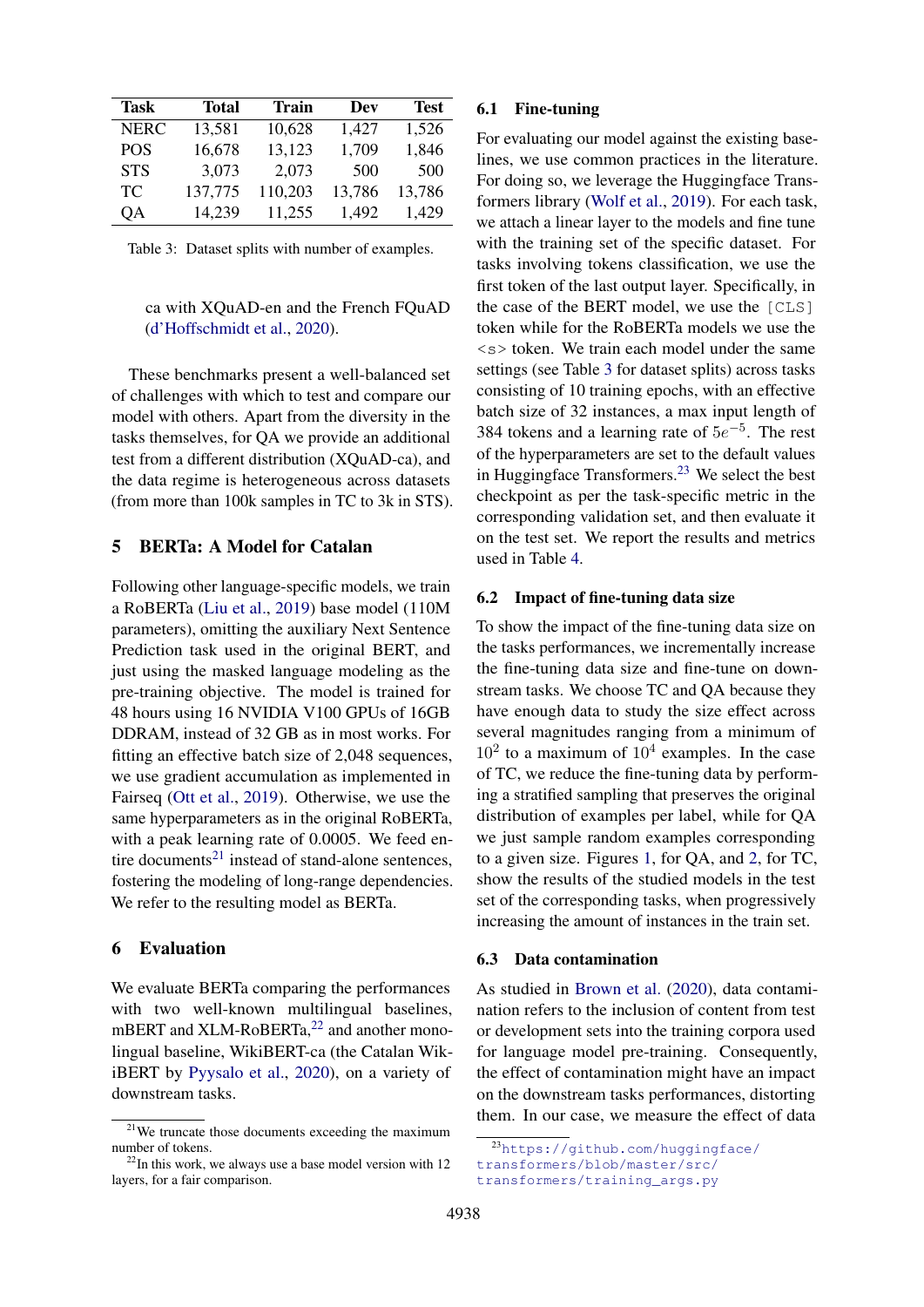<span id="page-6-0"></span>

| model           | <b>NERC</b> | <b>POS</b> | <b>STS</b> | TC -       | QA (ViquiQuAD)   | <b>OA</b> ( <b>XOuAD</b> ) |
|-----------------|-------------|------------|------------|------------|------------------|----------------------------|
| <b>BERT</b> a   | 88.13(2)    | 98.97(10)  | 79.73(5)   | 74.16(9)   | 86.97/72.29(9)   | 68.89/48.87(9)             |
| + decontaminate | 89.10(6)    | 98.94(6)   | 81.13(8)   | 73.84 (10) | 86.50/70.82 (6)  | 68.61/47.26 (6)            |
| mBERT           | 86.38(9)    | 98.82(9)   | 76.34(9)   | 70.56 (10) | 86.97/72.22 (8)  | 67.15/46.51(8)             |
| WikiBERT-ca     | 77.66 (9)   | 97.60(6)   | 77.18 (10) | 73.22 (10) | 85.45/70.75 (10) | 65.21/36.60(10)            |
| XLM-RoBERTa     | 87.66 (8)   | 98.89 (10) | 75.40 (10) | 71.68 (10) | 85.50/70.47 (5)  | 67.10/46.42(5)             |

Table 4: Results for the downstream tasks using different metrics. We use F1 for POS and NERC, accuracy for TC, an average of Pearson and Spearman coefficient for STS and F1/Exact Match for QA. We also report within round brackets the best epoch on the dev set.

<span id="page-6-1"></span>

Figure 1: QA performance depending on the number of training examples.

<span id="page-6-2"></span>

Figure 2: TC performance depending on the number of training examples.

contamination produced by those sentences used during language model training and, after being annotated, as part of our evaluation benchmark. Specifically, the STS, TC, and QA benchmarks (unlike the NERC and POS ones) are indeed contaminated since some examples are built from the Catalan Wikipedia and ACN sources. Actually, about the 0.078% of the training corpora (57,187 out of 73,172,152 sentences) are responsible for contamination. Therefore we train our BERTa model in two settings, one which includes these sentences and the other which does not include them. Note that all the compared models (mBERT, WikiBERT-ca, XLM-RoBERTa) have some degree of data contamination, since all of them include the Catalan Wikipedia as part of their training corpora. We show the results of BERTa along with BERTa-decontaminate in Table [4.](#page-6-0)

### 7 Discussion

Downstream tasks: Our model obtains better results in different benchmarking settings, ranging from simpler tasks with large training data sets (TC) to more advanced tasks with medium data (QA) and really complex tasks with small training data (STS).

In the case of NERC, BERTa clearly outperforms the existing baselines. In the case of POS, it also obtains better results, but only by a slight margin, being a considerably easy task, for which the existing models are already extremely competitive. For TC, BERTa also outperforms mBERT and XLM-RoBERTa models (by a larger margin when it has not been decontaminated). For QA, as measured in the ViquiQuAD dataset, only the version of BERTa that has not been decontaminated equals mBERT and is slightly better than XLM-RoBERTa. Note, however, that both mBERT and XLM-RoBERTa are equally *contaminated*, as pointed out in [6.3.](#page-5-6) When measured in the XQuAD-ca dataset, BERTa outperforms both models. Finally, for STS, BERTa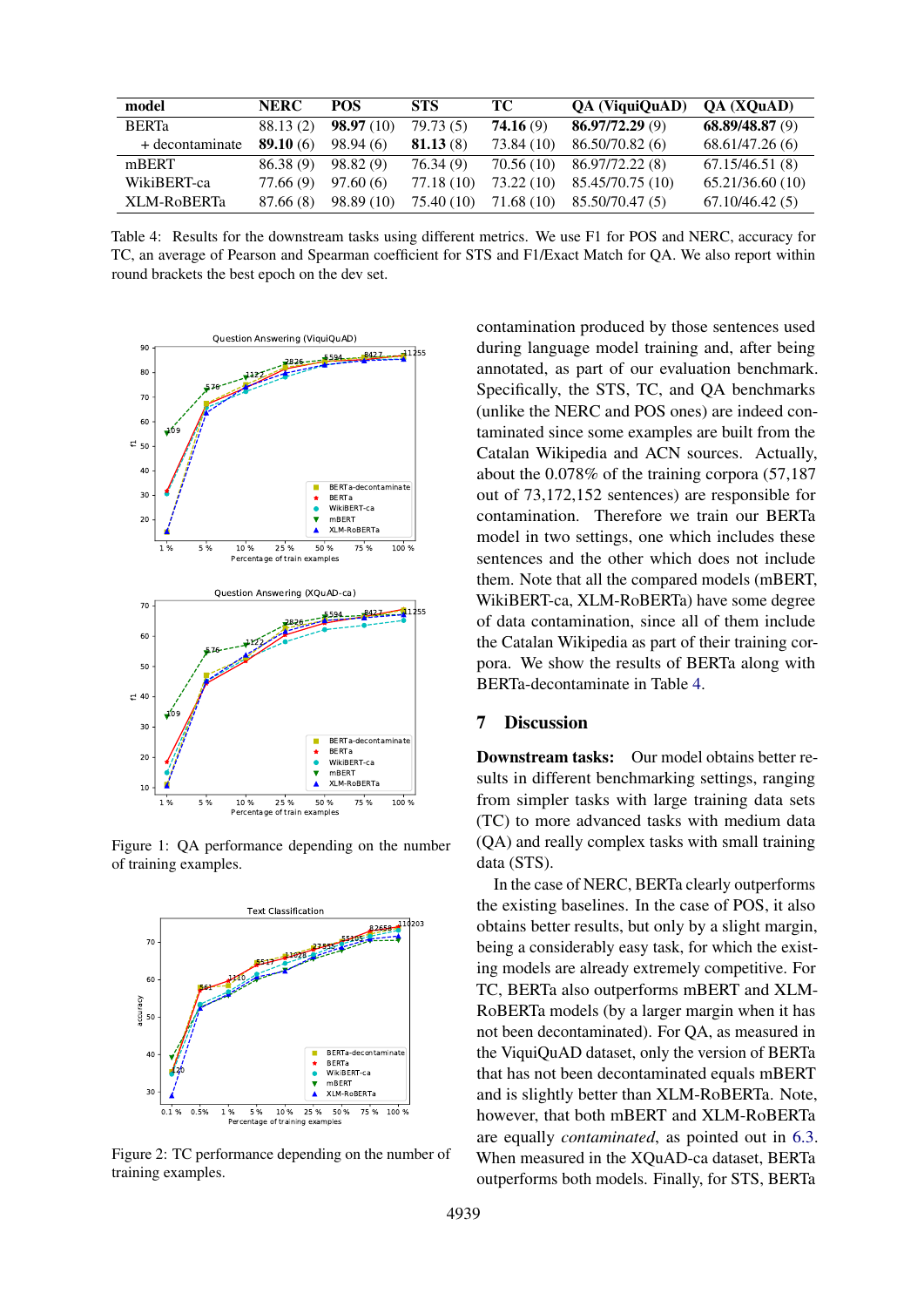outperforms mBERT and XLM-RoBERTa in 4.79 and 3.95 points respectively.

Interestingly, in the case of the XQuAD test, we are evaluating with a test set from a different distribution (i.e. it does not belong to our original split). Here, BERTa also outperforms all the baselines.

Error analysis and Question Answering: For the QA task, many of the errors detected are due to the inclusion or not of articles and punctuation in the answers. Based on this observation, we adopt the strategy introduced in [Lewis et al.](#page-9-17) [\(2020\)](#page-9-17) and we ignore initial articles when evaluating. The F1 results improve by at least one percentage point, while the exact match metric increases even more when measured using this  $MLQA^{24}$  $MLQA^{24}$  $MLQA^{24}$  evaluation standard that discounts for initial articles.

Size matters, quality too: One of the goals of our work has been to estimate the effect of corpus size in the results. Although to the best of our knowledge, CaText is one of smallest datasets used to train monolingual language models, we note that this data is roughly 8 times the size of the Catalan Wikipedia, used to train WikiBERT-ca, as well as the Catalan portion of mBERT. Interestingly, XLM-RoBERTa, built on a filtered version of CommonCrawl, contains a portion of Catalan comparable in size to CaText.<sup>[25](#page-7-1)</sup> In the line of Fin-BERT [\(Virtanen et al.,](#page-10-1) [2019\)](#page-10-1), we think that BERTa compensates for the relative scarcity of pre-training data with the quality of this data by using a rigorous filtering process. This is supported by the fact that XLM-RoBERTa, with a Catalan portion comparable in size to our corpus, has a consistently lower performance, not only with respect to our model, but also with respect to mBERT, which contains a smaller but cleaner portion of Catalan. While results for WikiBERT-ca seem to indicate that a Catalan model solely trained on the Wikipedia may not be enough in most cases, our results show that a model with sufficient diverse monolingual data that has been curated and cleaned, can outperform large multilingual models. Still, the question of how much data is enough remains unanswered.

Decontamination: We experimentally observe that our model generally benefits from data contamination in terms of performance, with a remarkable

difference in the exact match metrics for QA, as shown in Table [4.](#page-6-0)

A more intricate error analysis on the predictions for QA of both our BERTa models (with and without contamination) sheds light on the issue of decontamination. While the sole difference between these two is the inclusion of these sentences, we observe an improvement in exact match correct answers for the model that has not been decontaminated, and suspect this might be due to the fact that the model has indeed memorized the questions; nonetheless, more investigation is needed in this regard.

This posits the question of whether the metrics obtained in these kinds of benchmarks are only indicative of the actual performance in the tasks with sentences different from those in the pre-training corpus, or otherwise reflect a certain memorization of the evaluation sentences. Still, the decontaminated BERTa outperforms the baselines in all test sets (including the explicitly decontaminated ones) except for ViquiQuAD (in which mBERT is superior to the decontaminated BERTa), hinting that BERTa is better than the other models regardless of the possible effects of their contamination.

Note also that for the TC setting, the monolingual WikiBERT-ca model also beats multilingual models. In this scenario, neither WikiBERT-ca nor the multilingual models have unlabeled data from the training set in their pre-training datasets. It is, therefore, an uncontaminated scenario where a small monolingual model clearly beats the multilingual ones.

Varying fine-tuning data size in downstream tasks: We experiment with different data sizes for the train sets of the QA and TC tasks, as shown in Figure [1.](#page-6-1)<sup>[26](#page-7-2)</sup> Surprisingly, mBERT starts from a relatively high score, especially for QA, showing remarkably transfer capabilities when only a few examples are available. We point out that in the case of TC, as shown in Figure [2,](#page-6-2) starting from about 500 examples, BERTa models always remain above the baselines. Overall, all the curves show a constant progression up to 75% of training data and then seems to exhibit a slightly decreasing tendency in the case of multilingual models indicating they are approaching a plateau. Instead, monolingual ones still displays signs of improvement. For TC, Catalan-specific models, especially BERTa, show

<span id="page-7-0"></span><sup>24</sup>[https://github.com/facebookresearch/](https://github.com/facebookresearch/MLQA) [MLQA](https://github.com/facebookresearch/MLQA)

<span id="page-7-1"></span> $^{25}$ See Appendix in [Conneau et al.](#page-9-2) [\(2020\)](#page-9-2).

<span id="page-7-2"></span> $^{26}$ This figure shows F1 score. In the Appendix [C,](#page-13-0) we provide the results for the exact match evaluation as well.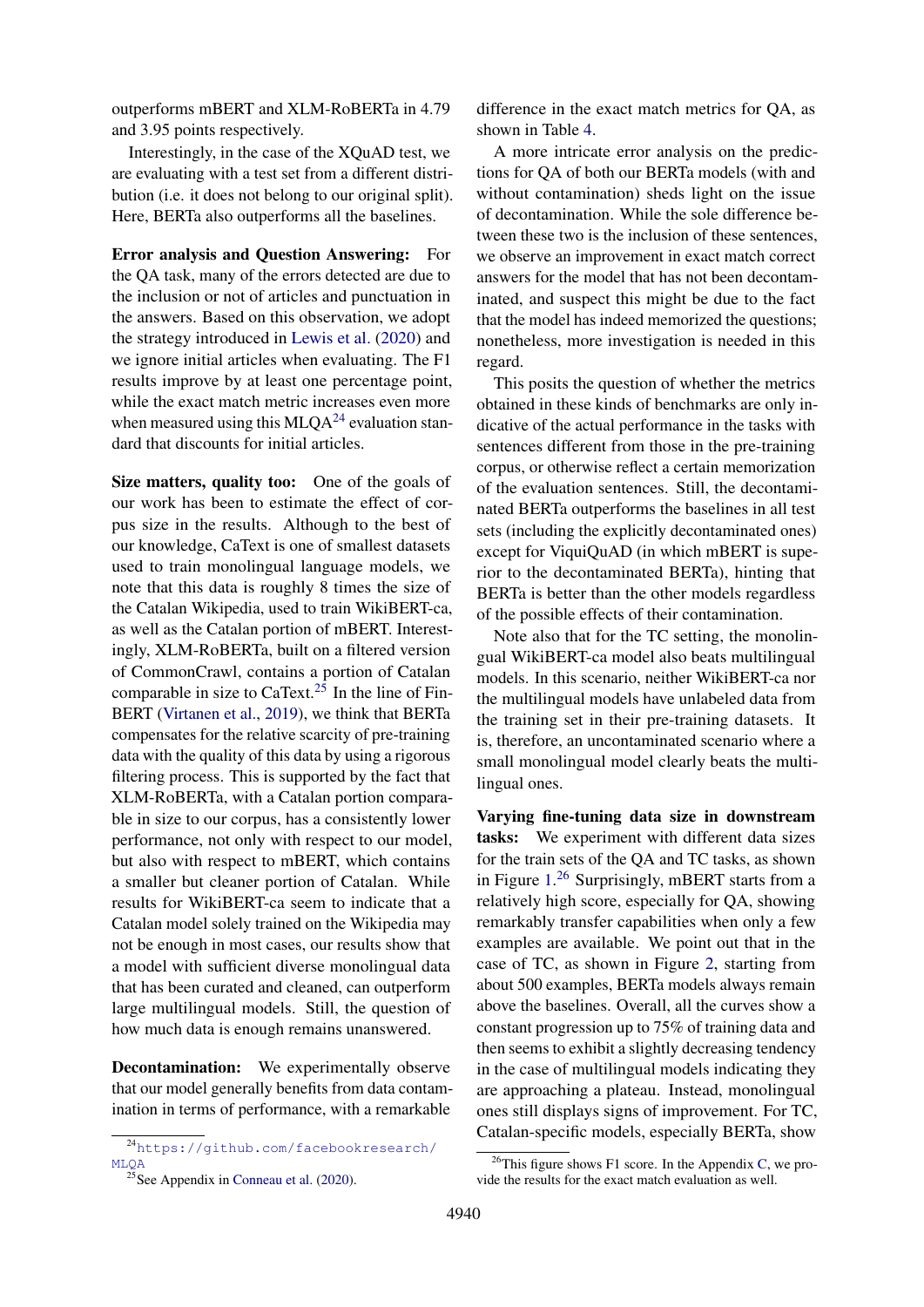a better performance. Having a language-specific vocabulary may be helpful to further exploit increasing fine-tuning data.

## 8 Conclusions

We have demonstrated that it is worth to build a monolingual model for a moderately underresourced language, even if it belongs to an overrepresented linguistic family in multilingual models, such as the Romance language family. Our model outperforms the multilingual SOTA scores in all downstream tasks, as well as the monolingual scores from WikiBERT-ca, trained on a smaller and less varied corpus. Furthermore, by developing this model, we have contributed to the creation of opensource resources for Catalan, both for training and evaluation, that will encourage the development of technology in this language. We believe our methods can serve both as a recipe and a motivation for other languages in similar situations. In addition, we also release the cleaning pipeline used to build CaText, supporting 100+ languages.

As future work, we suggest further investigating the effect of contamination by explicitly studying the relation between memorization and performance in the exact match evaluation in QA. In addition, we propose conducting experiments for quantifying the effect of the data size, data cleaning, and data diversity (e.g., just Wikipedia vs. crawlings).

## Acknowledgements

This work was partially funded by the Generalitat de Catalunya through the project PDAD14/20/00001, the State Secretariat for Digitalization and Artificial Intelligence (SEDIA) within the framework of the Plan  $TL^{27}$  $TL^{27}$  $TL^{27}$  the MT4All CEF project, $28$  and the Future of Computing Center, a Barcelona Supercomputing Center and IBM initiative (2020).

We thank all the reviewers for their valuable comments.

#### Broader impacts

Regarding possible environmental concerns, training new language-specific models is  $costly<sup>29</sup>$  $costly<sup>29</sup>$  $costly<sup>29</sup>$  and

one could argue that it could be avoided if a multilingual baseline performs well enough. However, we observe improvements that justify training from scratch another model. In addition, languagespecific models are potentially more efficient, including inference, since their tokenizers generate less tokens.

As far as the model itself is concerned, we hypothesize that the pre-training corpus will have different biases and the model might reproduce them, so users must be aware of this issue. Nevertheless, with this work we contribute to an under-resourced language and open the door to follow similar approaches to other languages in similar situations, which can encourage a less English-centric view in the field of NLP.

#### References

- <span id="page-8-0"></span>Rodrigo Agerri, Iñaki San Vicente, Jon Ander Campos, Ander Barrena, Xabier Saralegi, Aitor Soroa, and Eneko Agirre. 2020. [Give your text representation](https://www.aclweb.org/anthology/2020.lrec-1.588) [models some love: the case for Basque.](https://www.aclweb.org/anthology/2020.lrec-1.588) In *Proceedings of the 12th Language Resources and Evaluation Conference*, pages 4781–4788, Marseille, France. European Language Resources Association.
- <span id="page-8-3"></span>Eneko Agirre, Daniel Cer, Mona Diab, and Aitor Gonzalez-Agirre. 2012. [SemEval-2012 task 6: A](https://www.aclweb.org/anthology/S12-1051) [pilot on semantic textual similarity.](https://www.aclweb.org/anthology/S12-1051) In *\*SEM 2012: The First Joint Conference on Lexical and Computational Semantics – Volume 1: Proceedings of the main conference and the shared task, and Volume 2: Proceedings of the Sixth International Workshop on Semantic Evaluation (SemEval 2012)*, pages 385– 393, Montréal, Canada. Association for Computational Linguistics.
- <span id="page-8-4"></span>Mikel Artetxe, Sebastian Ruder, and Dani Yogatama. 2020. [On the cross-lingual transferability of mono](https://doi.org/10.18653/v1/2020.acl-main.421)[lingual representations.](https://doi.org/10.18653/v1/2020.acl-main.421) In *Proceedings of the 58th Annual Meeting of the Association for Computational Linguistics*, pages 4623–4637, Online. Association for Computational Linguistics.
- <span id="page-8-2"></span>Emily M. Bender and Batya Friedman. 2018. [Data](https://doi.org/10.1162/tacl_a_00041) [statements for natural language processing: Toward](https://doi.org/10.1162/tacl_a_00041) [mitigating system bias and enabling better science.](https://doi.org/10.1162/tacl_a_00041) *Transactions of the Association for Computational Linguistics*, 6:587–604.
- <span id="page-8-1"></span>Piotr Bojanowski, Edouard Grave, Armand Joulin, and Tomas Mikolov. 2017. [Enriching word vectors with](https://doi.org/10.1162/tacl_a_00051) [subword information.](https://doi.org/10.1162/tacl_a_00051) *Transactions of the Association for Computational Linguistics*, 5:135–146.
- <span id="page-8-5"></span>Tom B. Brown, Benjamin Mann, Nick Ryder, Melanie Subbiah, Jared Kaplan, Prafulla Dhariwal, Arvind Neelakantan, Pranav Shyam, Girish Sastry, Amanda Askell, Sandhini Agarwal, Ariel Herbert-Voss,

<span id="page-8-7"></span><span id="page-8-6"></span><sup>27</sup><https://www.plantl.gob.es/>

<sup>28</sup>[https://ec.europa.eu/inea/en/](https://ec.europa.eu/inea/en/connecting-europe-facility/cef-telecom/2019-eu-ia-0031) [connecting-europe-facility/cef-telecom/](https://ec.europa.eu/inea/en/connecting-europe-facility/cef-telecom/2019-eu-ia-0031)  $2019 - eu - ia - 0031$ <br> $29$ See https:

<span id="page-8-8"></span>[https://www.bsc.es/marenostrum/](https://www.bsc.es/marenostrum/marenostrum) [marenostrum](https://www.bsc.es/marenostrum/marenostrum) for the estimated power consumption.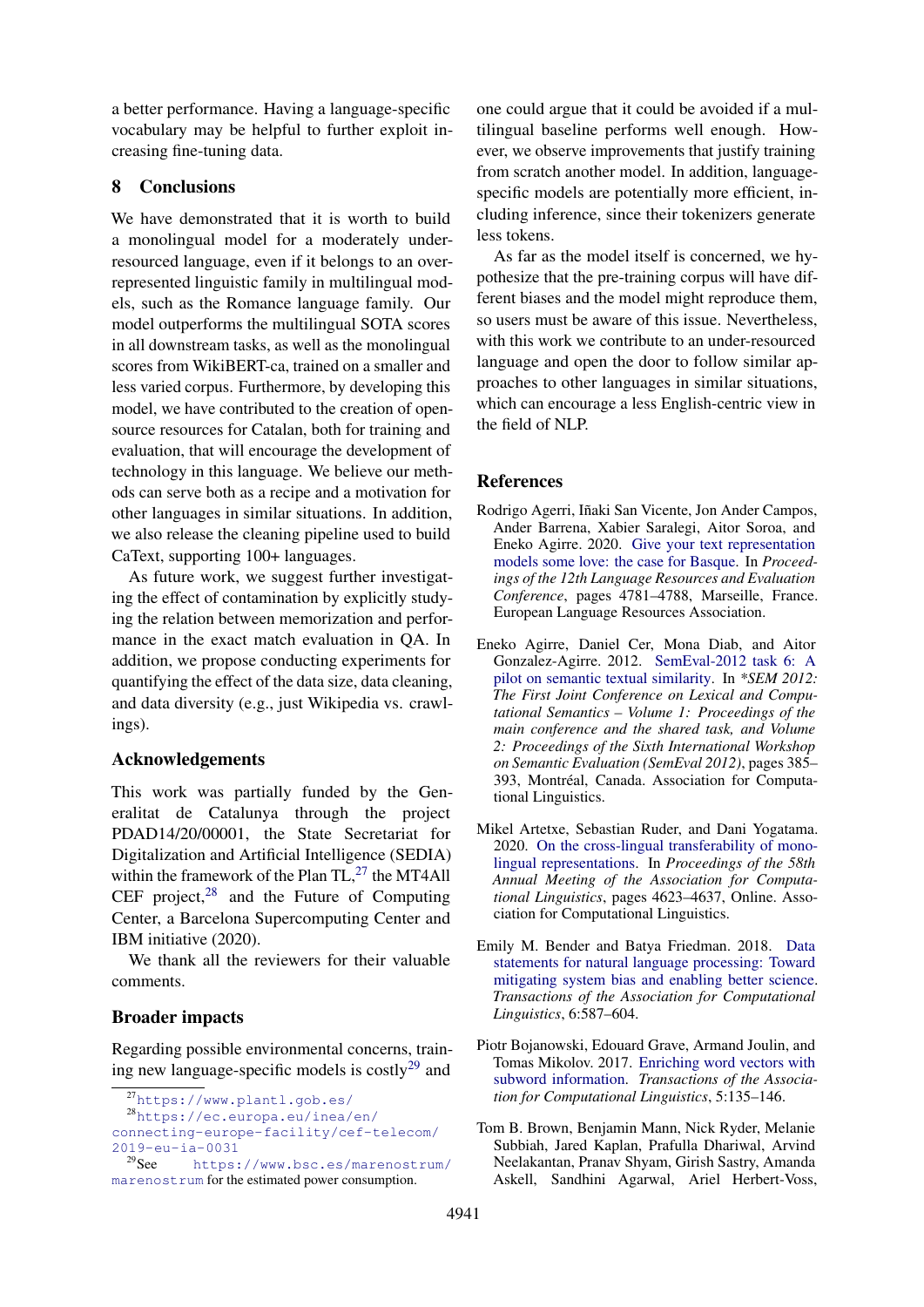Gretchen Krueger, Tom Henighan, Rewon Child, Aditya Ramesh, Daniel M. Ziegler, Jeffrey Wu, Clemens Winter, Christopher Hesse, Mark Chen, Eric Sigler, Mateusz Litwin, Scott Gray, Benjamin Chess, Jack Clark, Christopher Berner, Sam Mc-Candlish, Alec Radford, Ilya Sutskever, and Dario Amodei. 2020. [Language models are few-shot learn](https://proceedings.neurips.cc/paper/2020/hash/1457c0d6bfcb4967418bfb8ac142f64a-Abstract.html)[ers.](https://proceedings.neurips.cc/paper/2020/hash/1457c0d6bfcb4967418bfb8ac142f64a-Abstract.html) In *Advances in Neural Information Processing Systems 33: Annual Conference on Neural Information Processing Systems 2020, NeurIPS 2020, December 6-12, 2020, virtual*.

- <span id="page-9-2"></span>Alexis Conneau, Kartikay Khandelwal, Naman Goyal, Vishrav Chaudhary, Guillaume Wenzek, Francisco Guzman, Edouard Grave, Myle Ott, Luke Zettle- ´ moyer, and Veselin Stoyanov. 2020. [Unsupervised](https://doi.org/10.18653/v1/2020.acl-main.747) [cross-lingual representation learning at scale.](https://doi.org/10.18653/v1/2020.acl-main.747) In *Proceedings of the 58th Annual Meeting of the Association for Computational Linguistics*, pages 8440– 8451, Online. Association for Computational Linguistics.
- <span id="page-9-5"></span>Alexis Conneau and Guillaume Lample. 2019. [Cross](https://proceedings.neurips.cc/paper/2019/hash/c04c19c2c2474dbf5f7ac4372c5b9af1-Abstract.html)[lingual language model pretraining.](https://proceedings.neurips.cc/paper/2019/hash/c04c19c2c2474dbf5f7ac4372c5b9af1-Abstract.html) In *Advances in Neural Information Processing Systems 32: Annual Conference on Neural Information Processing Systems 2019, NeurIPS 2019, December 8-14, 2019, Vancouver, BC, Canada*, pages 7057–7067.
- <span id="page-9-1"></span>Jacob Devlin, Ming-Wei Chang, Kenton Lee, and Kristina Toutanova. 2019. [BERT: Pre-training of](https://doi.org/10.18653/v1/N19-1423) [deep bidirectional transformers for language under](https://doi.org/10.18653/v1/N19-1423)[standing.](https://doi.org/10.18653/v1/N19-1423) In *Proceedings of the 2019 Conference of the North American Chapter of the Association for Computational Linguistics: Human Language Technologies, Volume 1 (Long and Short Papers)*, pages 4171–4186, Minneapolis, Minnesota. Association for Computational Linguistics.
- <span id="page-9-15"></span>Martin d'Hoffschmidt, Wacim Belblidia, Quentin Heinrich, Tom Brendlé, and Maxime Vidal. 2020. [FQuAD: French question answering dataset.](https://doi.org/10.18653/v1/2020.findings-emnlp.107) In *Findings of the Association for Computational Linguistics: EMNLP 2020*, pages 1193–1208, Online. Association for Computational Linguistics.
- <span id="page-9-0"></span>Pratik Joshi, Sebastin Santy, Amar Budhiraja, Kalika Bali, and Monojit Choudhury. 2020. [The state and](https://doi.org/10.18653/v1/2020.acl-main.560) [fate of linguistic diversity and inclusion in the NLP](https://doi.org/10.18653/v1/2020.acl-main.560) [world.](https://doi.org/10.18653/v1/2020.acl-main.560) In *Proceedings of the 58th Annual Meeting of the Association for Computational Linguistics*, pages 6282–6293, Online. Association for Computational Linguistics.
- <span id="page-9-10"></span>D. Kosmajac and V. Keselj. 2018. [Slavic lan](https://doi.org/10.1109/INFOTEH.2018.8345541)[guage identification using cascade classifier ap](https://doi.org/10.1109/INFOTEH.2018.8345541)[proach.](https://doi.org/10.1109/INFOTEH.2018.8345541) In *2018 17th International Symposium INFOTEH-JAHORINA (INFOTEH)*, pages 1–6.
- <span id="page-9-13"></span>Quoc V. Le and Tomás Mikolov. 2014. [Distributed](http://proceedings.mlr.press/v32/le14.html) [representations of sentences and documents.](http://proceedings.mlr.press/v32/le14.html) In *Proceedings of the 31th International Conference on Machine Learning, ICML 2014, Beijing, China, 21-26 June 2014*, volume 32 of *JMLR Workshop and Conference Proceedings*, pages 1188–1196. JMLR.org.
- <span id="page-9-17"></span>Patrick Lewis, Barlas Oguz, Ruty Rinott, Sebastian Riedel, and Holger Schwenk. 2020. [MLQA: Evalu](https://doi.org/10.18653/v1/2020.acl-main.653)[ating cross-lingual extractive question answering.](https://doi.org/10.18653/v1/2020.acl-main.653) In *Proceedings of the 58th Annual Meeting of the Association for Computational Linguistics*, pages 7315– 7330, Online. Association for Computational Linguistics.
- <span id="page-9-6"></span>Yinhan Liu, Myle Ott, Naman Goyal, Jingfei Du, Mandar Joshi, Danqi Chen, Omer Levy, Mike Lewis, Luke Zettlemoyer, and Veselin Stoyanov. 2019. [Roberta: A robustly optimized BERT pretraining ap](http://arxiv.org/abs/1907.11692)[proach.](http://arxiv.org/abs/1907.11692) *CoRR*, abs/1907.11692.
- <span id="page-9-9"></span>Nikola Liubešić and Antonio Toral. 2014. [caWaC](http://www.lrec-conf.org/proceedings/lrec2014/pdf/841_Paper.pdf) [– a web corpus of Catalan and its application to](http://www.lrec-conf.org/proceedings/lrec2014/pdf/841_Paper.pdf) [language modeling and machine translation.](http://www.lrec-conf.org/proceedings/lrec2014/pdf/841_Paper.pdf) In *Proceedings of the Ninth International Conference on Language Resources and Evaluation (LREC'14)*, pages 1728–1732, Reykjavik, Iceland. European Language Resources Association (ELRA).
- <span id="page-9-3"></span>Louis Martin, Benjamin Muller, Pedro Javier Ortiz Suárez, Yoann Dupont, Laurent Romary, Éric de la Clergerie, Djamé Seddah, and Benoît Sagot. 2020. [CamemBERT: a tasty French language model.](https://doi.org/10.18653/v1/2020.acl-main.645) In *Proceedings of the 58th Annual Meeting of the Association for Computational Linguistics*, pages 7203–7219, Online. Association for Computational Linguistics.
- <span id="page-9-8"></span>Debora Nozza, Federico Bianchi, and Dirk Hovy. 2020. [What the \[mask\]? making sense of language-specific](http://arxiv.org/abs/2003.02912) [bert models.](http://arxiv.org/abs/2003.02912)
- <span id="page-9-16"></span>Myle Ott, Sergey Edunov, Alexei Baevski, Angela Fan, Sam Gross, Nathan Ng, David Grangier, and Michael Auli. 2019. [fairseq: A fast, extensible](https://doi.org/10.18653/v1/N19-4009) [toolkit for sequence modeling.](https://doi.org/10.18653/v1/N19-4009) In *Proceedings of the 2019 Conference of the North American Chapter of the Association for Computational Linguistics (Demonstrations)*, pages 48–53, Minneapolis, Minnesota. Association for Computational Linguistics.
- <span id="page-9-11"></span>Jan Pomikálek. 2011. [onion.](http://hdl.handle.net/11858/00-097C-0000-000D-F67B-7) LINDAT/CLARIAH-CZ digital library at the Institute of Formal and Applied Linguistics (UFAL), Faculty of Mathematics ´ and Physics, Charles University.
- <span id="page-9-7"></span>Sampo Pyysalo, Jenna Kanerva, Antti Virtanen, and Filip Ginter. 2020. [Wikibert models: deep transfer](http://arxiv.org/abs/2006.01538) [learning for many languages.](http://arxiv.org/abs/2006.01538)
- <span id="page-9-4"></span>Alec Radford and Ilya Sutskever. 2018. Improving language understanding by generative pre-training. In *arxiv*.
- <span id="page-9-12"></span>Alec Radford, Jeffrey Wu, Rewon Child, David Luan, Dario Amodei, and Ilya Sutskever. 2019. [Language](https://d4mucfpksywv.cloudfront.net/better-language-models/language-models.pdf) [models are unsupervised multitask learners.](https://d4mucfpksywv.cloudfront.net/better-language-models/language-models.pdf)
- <span id="page-9-14"></span>Pranav Rajpurkar, Jian Zhang, Konstantin Lopyrev, and Percy Liang. 2016. [SQuAD: 100,000+ questions for](https://doi.org/10.18653/v1/D16-1264) [machine comprehension of text.](https://doi.org/10.18653/v1/D16-1264) In *Proceedings of the 2016 Conference on Empirical Methods in Natural Language Processing*, pages 2383–2392, Austin, Texas. Association for Computational Linguistics.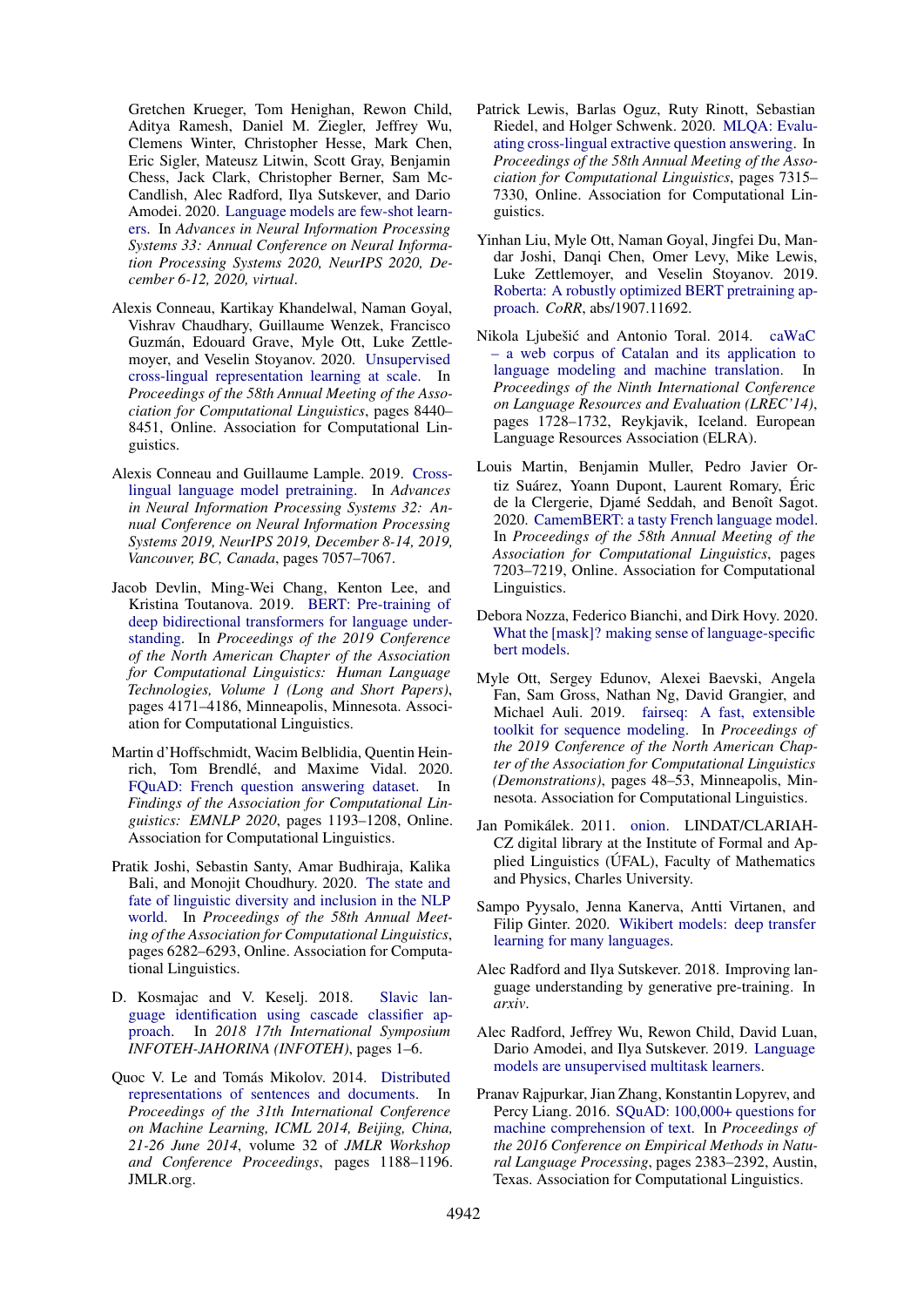- <span id="page-10-8"></span>Victor Sanh, Lysandre Debut, Julien Chaumond, and Thomas Wolf. 2019. [Distilbert, a distilled version](http://arxiv.org/abs/1910.01108) [of BERT: smaller, faster, cheaper and lighter.](http://arxiv.org/abs/1910.01108) *CoRR*, abs/1910.01108.
- <span id="page-10-6"></span>Raphael Scheible, Fabian Thomczyk, Patric Tippmann, Victor Jaravine, and Martin Boeker. 2020. [Gottbert:](http://arxiv.org/abs/2012.02110) [a pure german language model.](http://arxiv.org/abs/2012.02110)

<span id="page-10-5"></span>Robyn Speer. 2019. [ftfy.](https://doi.org/10.5281/zenodo.2591652) Zenodo. Version 5.5.

- <span id="page-10-4"></span>Pedro Javier Ortiz Suárez, Benoît Sagot, and Laurent Romary. 2019. Asynchronous pipeline for processing huge corpora on medium to low resource infrastructures. In *7th Workshop on the Challenges in the Management of Large Corpora (CMLC-7)*. Leibniz-Institut für Deutsche Sprache.
- <span id="page-10-3"></span>Jörg Tiedemann. 2012. [Parallel data, tools and inter](http://www.lrec-conf.org/proceedings/lrec2012/pdf/463_Paper.pdf)[faces in OPUS.](http://www.lrec-conf.org/proceedings/lrec2012/pdf/463_Paper.pdf) In *Proceedings of the Eighth International Conference on Language Resources and Evaluation (LREC'12)*, pages 2214–2218, Istanbul, Turkey. European Language Resources Association (ELRA).
- <span id="page-10-0"></span>Ashish Vaswani, Noam Shazeer, Niki Parmar, Jakob Uszkoreit, Llion Jones, Aidan N. Gomez, Lukasz Kaiser, and Illia Polosukhin. 2017. [Attention is all](https://proceedings.neurips.cc/paper/2017/hash/3f5ee243547dee91fbd053c1c4a845aa-Abstract.html) [you need.](https://proceedings.neurips.cc/paper/2017/hash/3f5ee243547dee91fbd053c1c4a845aa-Abstract.html) In *Advances in Neural Information Processing Systems 30: Annual Conference on Neural Information Processing Systems 2017, December 4- 9, 2017, Long Beach, CA, USA*, pages 5998–6008.
- <span id="page-10-1"></span>Antti Virtanen, Jenna Kanerva, Rami Ilo, Jouni Luoma, Juhani Luotolahti, Tapio Salakoski, Filip Ginter, and Sampo Pyysalo. 2019. [Multilingual is not enough:](http://arxiv.org/abs/1912.07076) [BERT for finnish.](http://arxiv.org/abs/1912.07076) *CoRR*, abs/1912.07076.
- <span id="page-10-2"></span>Wietse de Vries, Andreas van Cranenburgh, Arianna Bisazza, Tommaso Caselli, Gertjan van Noord, and Malvina Nissim. 2019. [Bertje: A dutch BERT](http://arxiv.org/abs/1912.09582) [model.](http://arxiv.org/abs/1912.09582) *CoRR*, abs/1912.09582.
- <span id="page-10-7"></span>Alex Wang, Amanpreet Singh, Julian Michael, Felix Hill, Omer Levy, and Samuel R. Bowman. 2019. [GLUE: A multi-task benchmark and analysis plat](https://openreview.net/forum?id=rJ4km2R5t7)[form for natural language understanding.](https://openreview.net/forum?id=rJ4km2R5t7) In *7th International Conference on Learning Representations, ICLR 2019, New Orleans, LA, USA, May 6-9, 2019*. OpenReview.net.
- <span id="page-10-9"></span>Thomas Wolf, Lysandre Debut, Victor Sanh, Julien Chaumond, Clement Delangue, Anthony Moi, Pierric Cistac, Tim Rault, Rémi Louf, Morgan Funtowicz, and Jamie Brew. 2019. [Huggingface's trans](http://arxiv.org/abs/1910.03771)[formers: State-of-the-art natural language process](http://arxiv.org/abs/1910.03771)[ing.](http://arxiv.org/abs/1910.03771) *CoRR*, abs/1910.03771.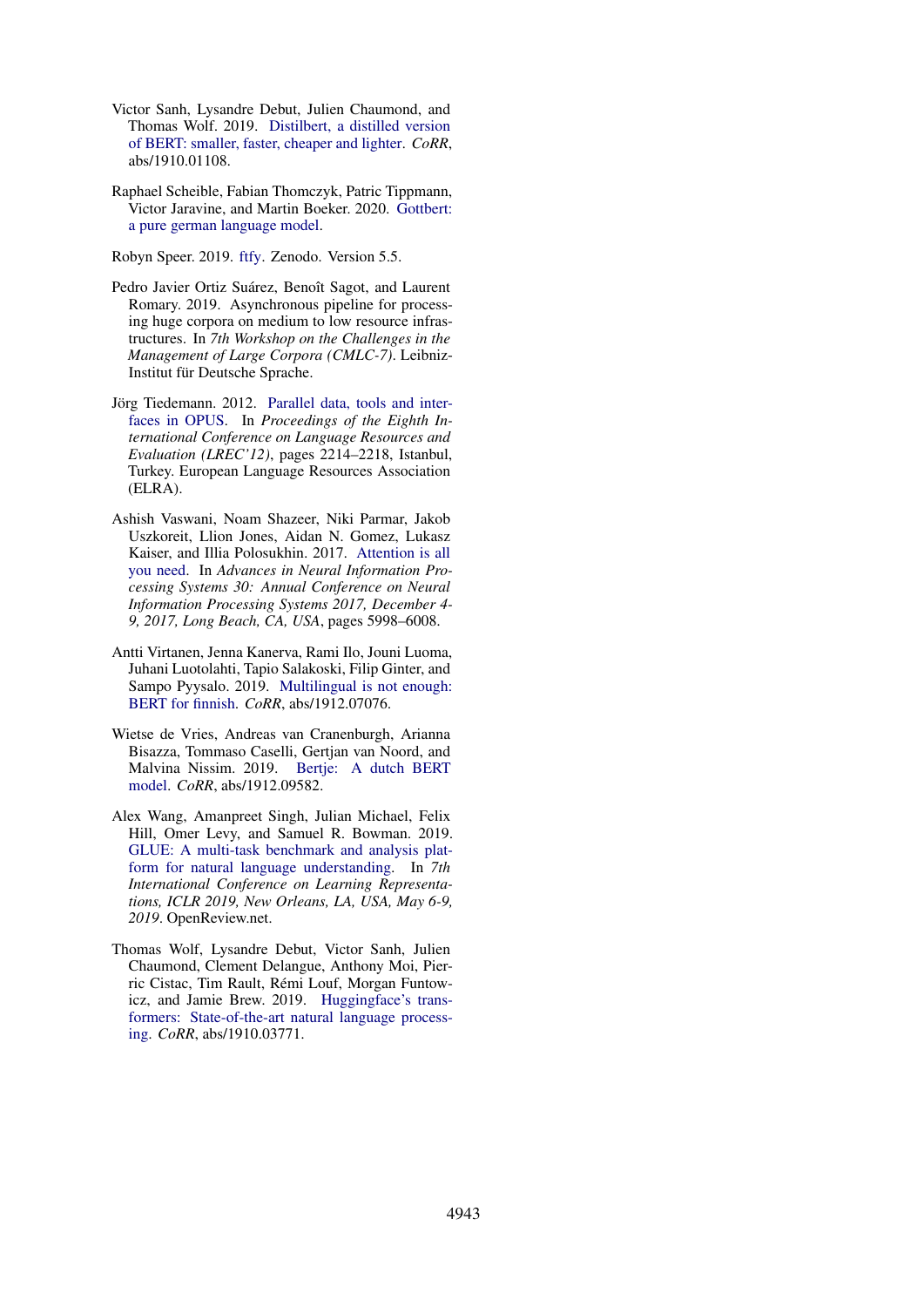## <span id="page-11-0"></span>A Vocabularies

| <b>BERTa</b> |  | mBERT WikiBERT-ca XLM-RoBERTa | Tokens number |
|--------------|--|-------------------------------|---------------|
|              |  |                               | 52,000        |
|              |  |                               | 119,547       |
|              |  |                               | 20,101        |
|              |  |                               | 250,002       |
|              |  |                               | 11,251        |
|              |  |                               | 17,207        |
|              |  |                               | 13,063        |

Table 5: Number of tokens and vocabularies intersection.

## <span id="page-11-1"></span>B Datasets



Figure 3: Label distribution of the Text Classification dataset. Here, we show the distribution of the filtered dataset, that is, keeping the labels with at least 2,000 instances.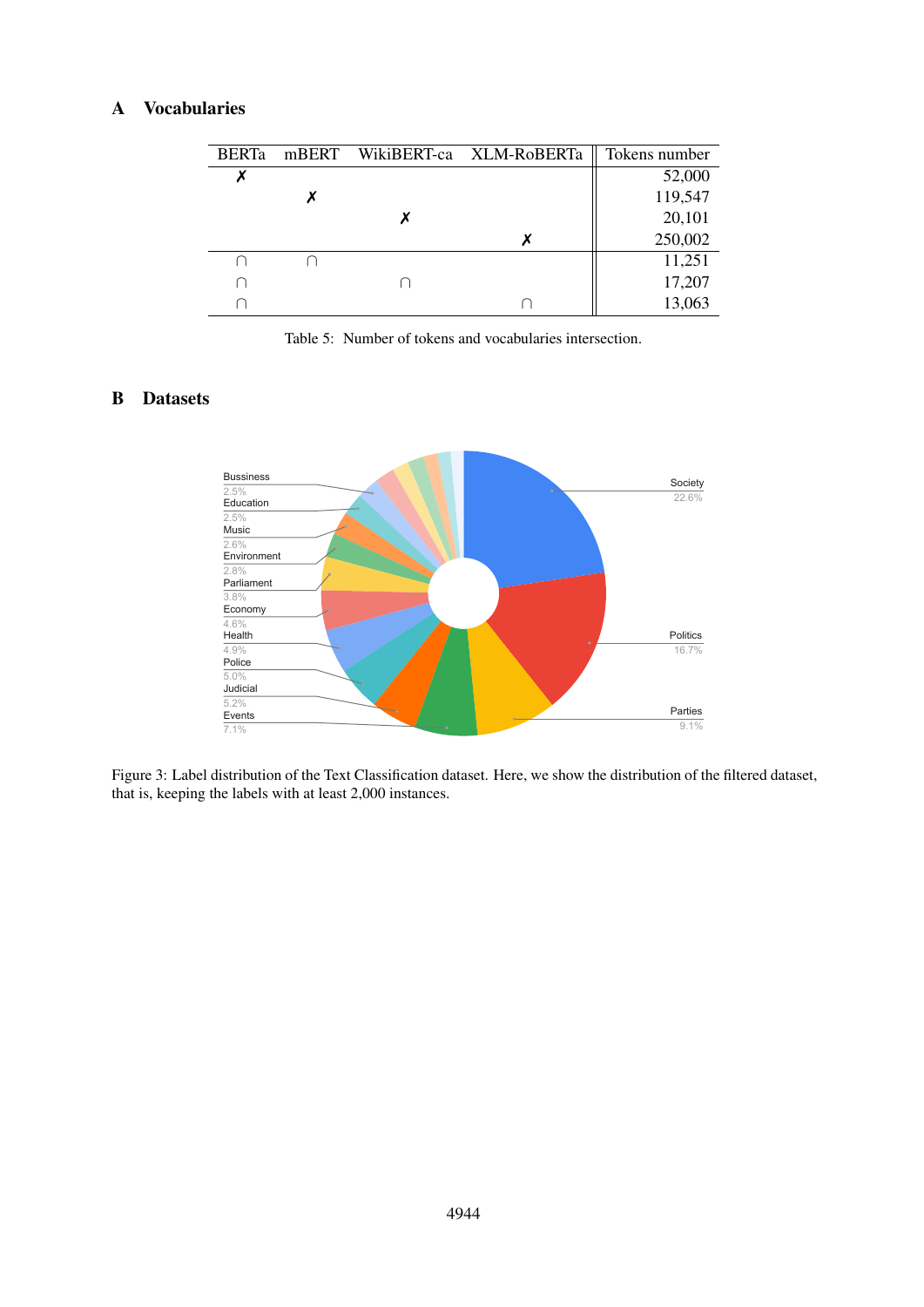|                                       | <b>XOuAD-ca</b> | <b>ViquiQuAD</b> |
|---------------------------------------|-----------------|------------------|
| Paragraph                             | 48              | 597              |
| Context                               | 240             | 3,124            |
| Total sentences                       | 1,176           | 10,315           |
| Sentences/context                     | 4.9             | 3.30             |
| Tokens in context                     | 40,056          | 470,932          |
| Tokens in questions                   | 15,417          | 145,827          |
| Tokens in questions/questions         | 12.96           | 9.59             |
| Tokens in questions/tokens in context | 0.38            | 0.31             |
| Tokens in answers                     | 4,436           | 63,596           |
| Tokens in answers/answers             | 3.73            | 4.18             |
| Tokens in answers/tokens in context   | 0.11            | 0.13             |

Table 6: Statistics on the number of tokens in contexts, questions, and answers in our QA datasets

|                     | XOuAD-ca | <b>ViquiQuAD</b> | <b>SOuAD</b> | <b>FOuAD</b> |
|---------------------|----------|------------------|--------------|--------------|
| Lexical variation   | 33.0%    | $7.0\%$          | 33.3%        | 35.2%        |
| World knowledge     | $16.0\%$ | $17.0\%$         | $9.1\%$      | $11.1\%$     |
| Syntactic variation | 35.0%    | 43.0%            | 64.1%        | 57.4%        |
| Multiple sentence   | $17.0\%$ | $9.0\%$          | $13.6\%$     | $17.6\%$     |

Table 7: Question-answer reasoning typology. For XQuAD and ViquiQuad, we sampled 100 random questionanswer pairs and classified them manually.

|           | XQuAD-ca  | <b>ViquiQuAD</b> | <b>XQuAD-en</b> | <b>FOuAD</b> |
|-----------|-----------|------------------|-----------------|--------------|
| Which?    | 43.21%    | 22.08%           | 7.06%           | 47.8%        |
| What?     | $16.42\%$ | 26.45%           | 57.31\%         | $4.1\%$      |
| Who?      | $10.94\%$ | $13.61\%$        | $10.00\%$       | $12.2\%$     |
| How many? | 8.3%      | 5.72%            | $6.55\%$        | 5.6%         |
| How?      | $8.02\%$  | $12.41\%$        | 5.13%           | 6.8%         |
| When?     | $6.79\%$  | $6.75\%$         | 7.14%           | 7.6%         |
| Why?      | 1.51%     | 2.46%            | $1.26\%$        | 5.3%         |
| Where?    | 3.58%     | $10.3\%$         | 3.86%           | 9.6%         |
| Other     | $1.23\%$  | 0.16%            | 1.93%           | 1.00%        |
|           |           |                  |                 |              |

Table 8: Question type frequencies. Differences between XQuAD-ca and XQuAD-en are explained because there is not an unique translation of the pronouns.